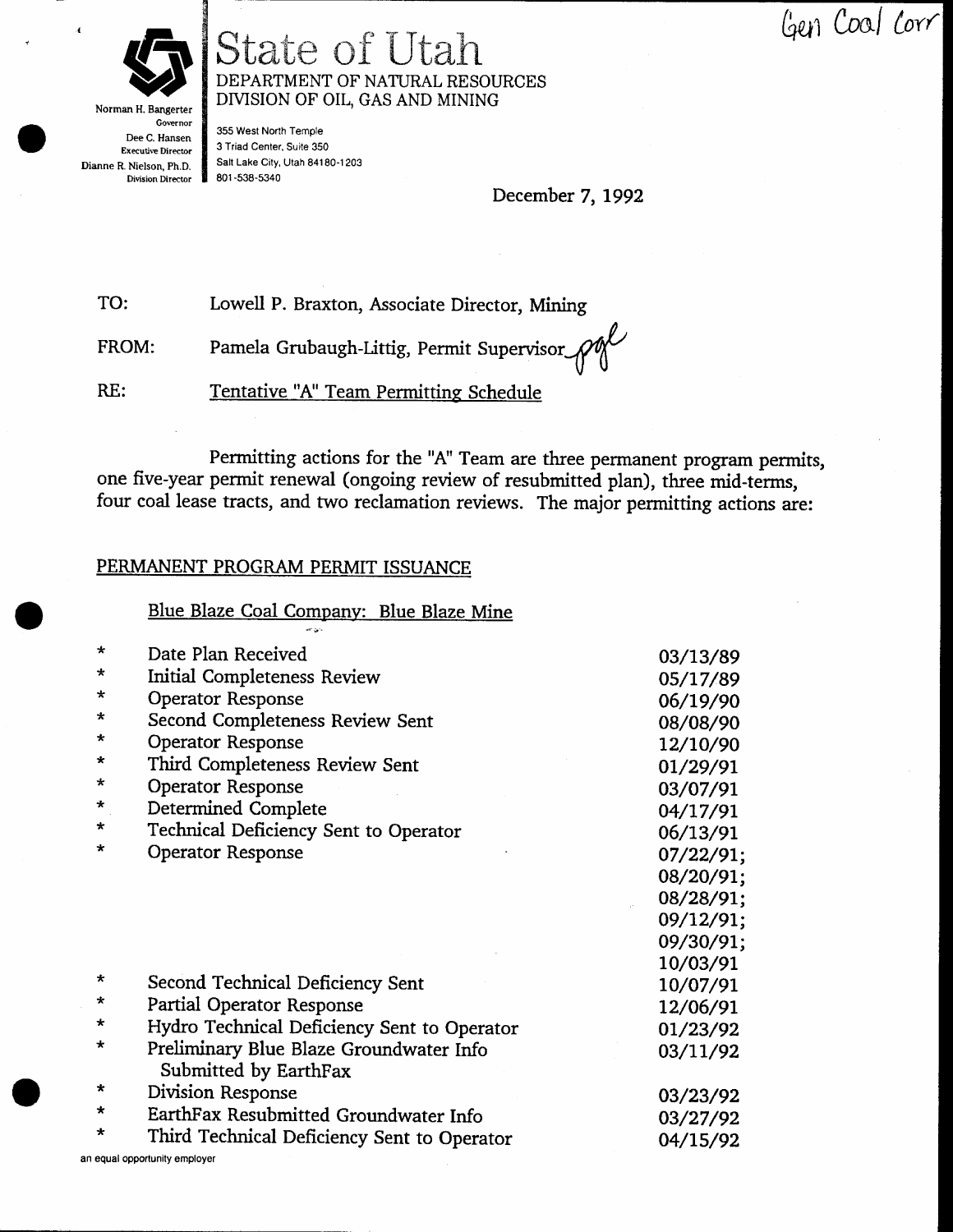Page 2 Tentative Schedule "A" Team December 7, 1992

#### PERMANENT PROGRAM PERMIT ISSUANCE (Continued)

# Blue Blaze Mine (Continued)

| $\star$        | Operator Resubmits (EarthFax-Substantially New Document) 05/11/92 |             |
|----------------|-------------------------------------------------------------------|-------------|
| $\star$        | Permit Put on Highest Priority                                    | 05/13/92    |
| *              | EarthFax Coordinates Deficiencies Daily                           | 05/14-29/92 |
| $\star$        | Received Notification to Issue Permit Before 6/1/92               | 05/19/92    |
| $^{\star}$     | Prepared Technical Analysis (for Limited Permit)                  |             |
|                | with Ten Stipulations                                             | 05/29/92    |
| $^\star$       | Certificate of Insurance Submitted                                | 05/29/92    |
| *              | Letter Sent Notifying Blue Blaze -- Must Submit Bond              |             |
|                | <b>Before Permit Issued</b>                                       | 06/04/92    |
| ∗              | Letter Sent with Stipulations that Must be Addressed              | 06/24/92    |
| $\star$        | Blue Blaze Coal Company Submits Stipulation Response              | 07/31/92    |
|                | <b>Garfield Coal Company</b>                                      |             |
| $\star$        | Met with Representatives for Mapping                              | 04/29/92    |
| $^\star$       | Met with Hydrologist on Project                                   | 05/12/92    |
| $\star$        | Met with Soils Representative                                     | 09/92       |
| *              | Met with Hydrologist Re: PHC                                      | 11/19/92    |
|                | <b>Sunnyside Cogeneration Associates</b>                          |             |
|                | (Environmental Power Corporation)                                 |             |
| $\star$        | Permit Transfer with PAP submittal                                | 08/20/92    |
| *              | Letter Sent to EPC Stating Need Separate Permit                   | 09/10/92    |
| $\star$        | Clarification of Mining and AML Fees (Letter Sent)                | 09/21/92    |
| *              | Completeness Issues Letter Sent                                   | 10/21/92    |
| *              | Meeting with SCA Consultants                                      | 10/22/92    |
| $\star$        | Completeness Issues Response                                      | 10/27/92    |
| $\,{}^{\star}$ | Determination of Completeness                                     | 10/28/92    |
| $\star$        | TD Issued                                                         | 11/25/92    |
| $\star$        | <b>Applicant Response</b>                                         | 12/03/92    |
|                |                                                                   |             |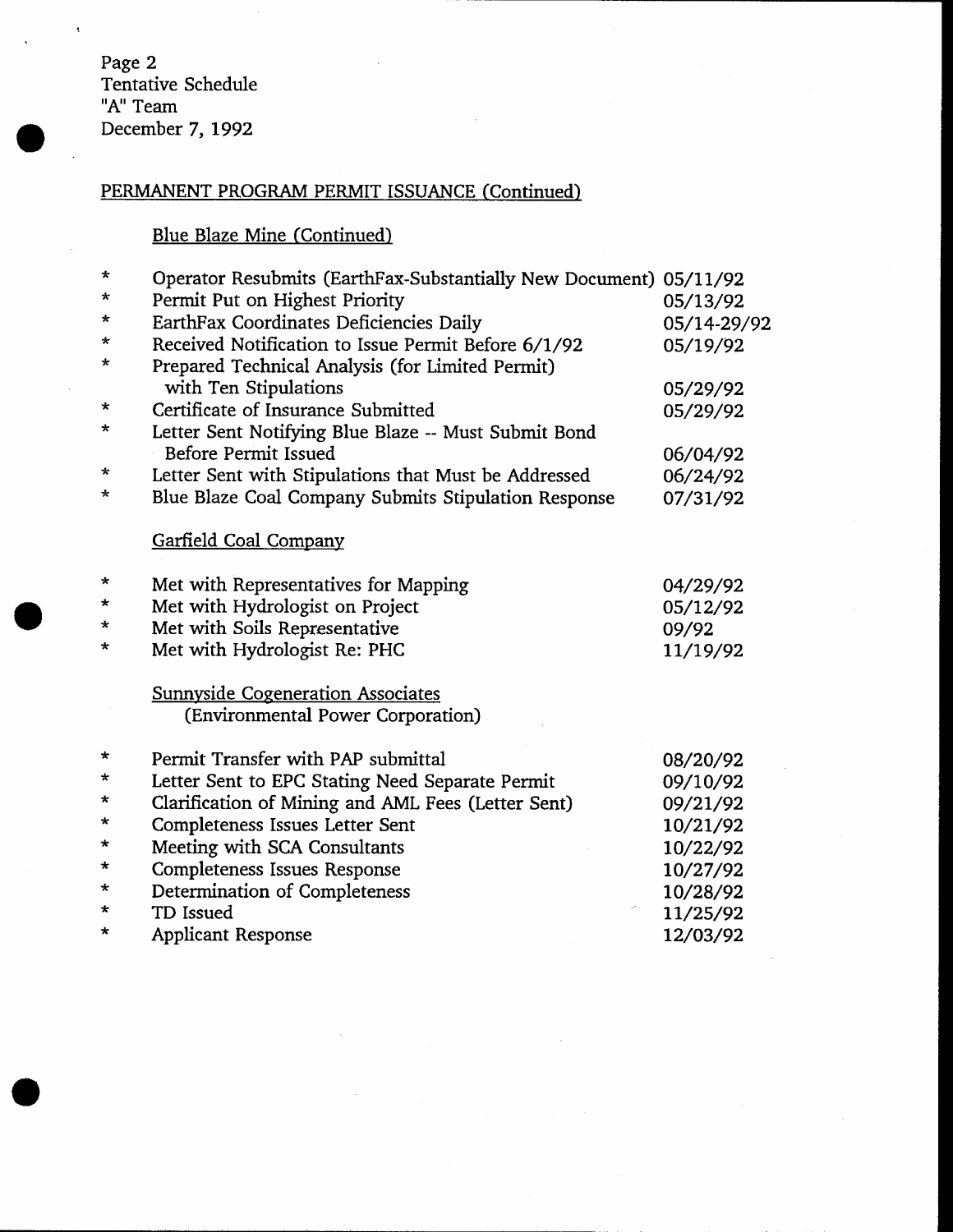Page 3<br>Tentative Schedule<br>"A" Team December 7, 1992

#### FIVE-YEAR RENEWALS

## PacifiCorp: Des-Bee-Dove Mine

| $\star$  | Date Five Year Renewal Received                     | 04/27/90        |  |
|----------|-----------------------------------------------------|-----------------|--|
| $^\star$ | Initial Completeness Review                         | 06/25/90        |  |
| *        | Partial Operator Response                           | 09/07/90        |  |
| *        | Cessation Order (CO #90-20-2-1) Issued Due to       |                 |  |
|          | Lack of "Completeness" of Permit Renewal            | 09/20/90        |  |
| *        | Operator Response to Initial                        |                 |  |
|          | Completeness Review in Rewritten Format             | 09/27/90        |  |
| *        | Determination of Completeness                       | 11/16/90        |  |
| $\ast$   | Division Issues Technical Deficiencies              | 12/14/90        |  |
| *        | Operator Response to Technical Deficiencies         | 02/07/91        |  |
| *        | Operator Submits Additional Information             | 05/29/91        |  |
| *        | Permit Renewed With Nine (9) Conditions             |                 |  |
|          | CO #C90-20-2-1 Is Terminated                        | 05/31/91        |  |
| $\star$  | Response to Nine (9) Conditions                     | 08/15/91        |  |
| $\star$  | Division Response to Conditions                     | 12/13/91        |  |
| $\star$  | <b>Operator Response</b>                            | 02/18/92        |  |
| $\ast$   | Division Response                                   | 03/26/92        |  |
| *        | Operator Response (+ Erosion Task Force App XVI)    | 04/24/92        |  |
| *        | Deficiency Letter Sent                              | 05/06/92        |  |
| $\star$  | <b>Operator Response</b>                            | 06/12/92        |  |
| ∗        | <b>Conditions Satisfied</b>                         | 08/27/92        |  |
|          | Co-Op Mining Company: Bear Canyon Mine              |                 |  |
| *        | Operator Submits Five-Year Renewal Application      | 07/13/90        |  |
| *        | Division Issues Determination of Completeness       | 09/01/90        |  |
| *        | Technical Deficiency Sent to Operator               | 09/19/90        |  |
| *        | Formal Protest to Five-Year Renewal;                |                 |  |
|          | Request for Informal Hearing                        | 10/10/90        |  |
| *        | Operator Response                                   | ¢,<br>10/19/90; |  |
|          |                                                     | 10/22/90;       |  |
|          |                                                     | 10/31/90        |  |
| $\star$  | CO #C90-26-1-1 Issued Due to Publication Problems   | 11/02/90        |  |
| *        | NOV #N90-34-1-1 Issued Due to Need                  |                 |  |
|          | for Updating Maps in Plan                           | 11/26/90        |  |
| *        | Division Order Issued Requesting 18 Permit Changes  | 11/27/90        |  |
| *        | Operator Submits Partial Response to Division Order | 01/21/91        |  |
| *        | <b>Operator Submits New Maps</b>                    | 02/25/91        |  |
| *        | Inadequacy of Maps Informally Given to Operator     | 03/21/91        |  |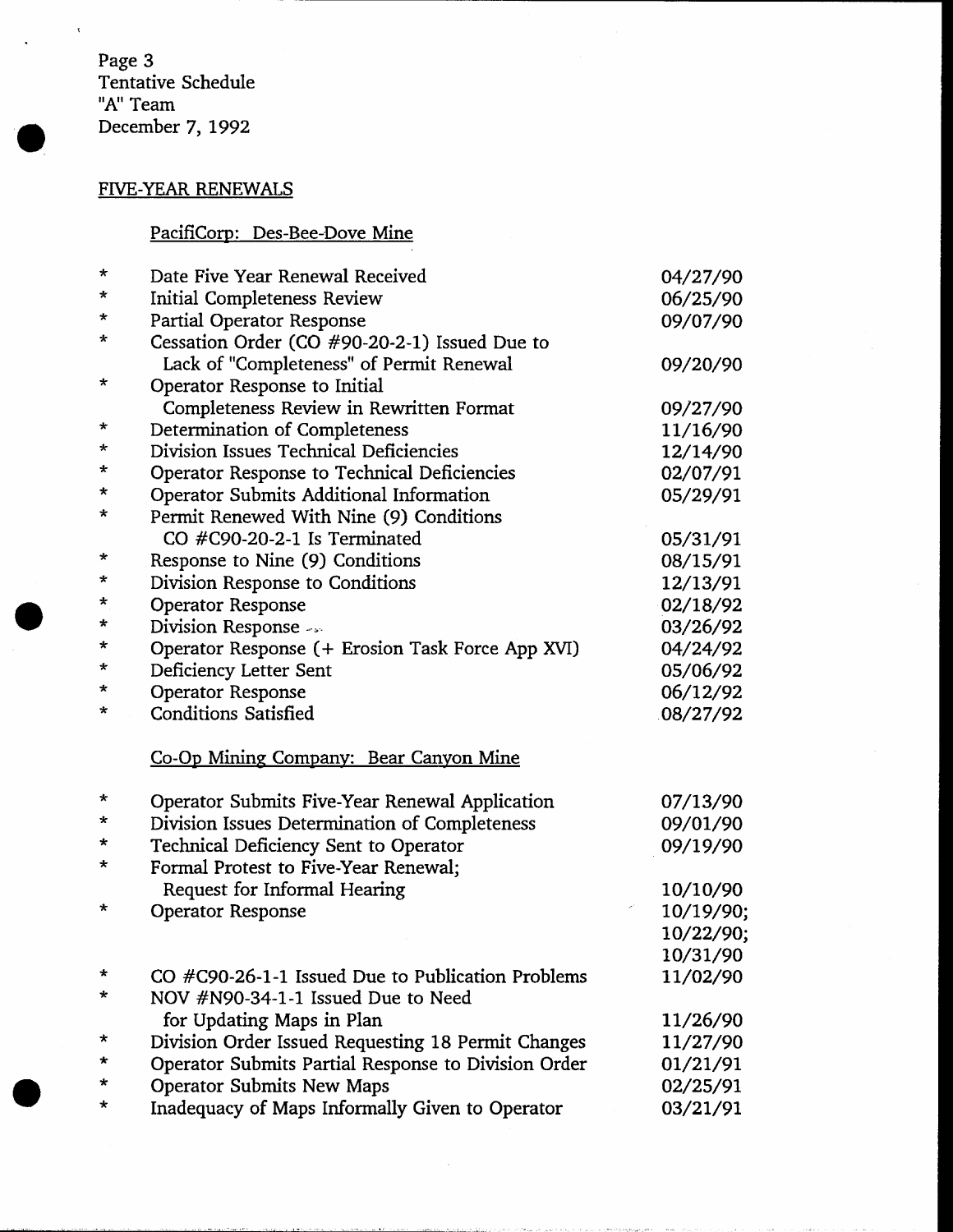### FIVE-YEAR RENEWALS (Continued)

# Co-Op Mining Company: Bear Canyon Mine (Continued)

t2/07/92

| $\star$    | Operator Submits Revised Maps                       | 04/08/91;<br>04/22/91 |
|------------|-----------------------------------------------------|-----------------------|
| *          | Operator Submits Partial Response to                |                       |
|            | Division Order (NOV #N91-20-1-1)                    | 04/24/91              |
| *          | Hindrance Violation Issued Due to                   |                       |
|            | Failure to Submit All Information to Division Order | 04/26/91              |
| $\star$    | Updated Maps and Plans Submitted                    | 05/03/91;             |
|            |                                                     | 05/17/91              |
| $\star$    | Permit Renewed                                      | 05/20/91              |
| $^\star$   | More Information Re: The Division                   |                       |
|            | Order is Submitted by Operator                      | 05/24/91              |
| *          | Technical Review of Division Order Completed        |                       |
|            | (NOV Terminated)                                    | 09/03/91              |
| ∗          | More Division Order Information Submitted           | 12/30/91              |
| $\star$    | Complete Reclamation of Highwall Approved           | 05/03/92              |
| *          | Hydrogologic Information Submitted                  | 07/31/92              |
| $^{\star}$ | Division Letter Sent, Stating Revised PHC Required  | 08/04/92              |
| *          | Revised PHC Submitted                               | 08/17/92              |
| ∗          | Revised PHC Resubmitted                             | 09/17/92              |
| $\star$    | Meeting with Operator                               | 11/13/92              |
| ∗          | Response Due                                        | 12/11/92              |
|            | Sunnyside Coal Company: Sunnyside Mine              |                       |
| *          | Operator Submits Five-Year Renewal                  |                       |
|            | Application in New Format                           | 10/09/90              |
| *          | Division Issues Completeness                        | 11/20/90              |
| *          | Permit Successively Renewed                         | 01/20/91              |
| *          | <b>Overall Field Review</b>                         | 07/10/91              |
| *          | Division Continues Review of New                    |                       |
|            | Format Application                                  | 12/91                 |
| *          | <b>Completeness Document Sent</b>                   | 02/07/92              |
| ÷          | <b>Operator Response Due</b>                        | 03/31/92              |
| ×          | <b>Extension Granted for Submittal</b>              | 07/06/92;             |
|            |                                                     | 09/01/92;             |
|            |                                                     | 10/01/92              |
| ×          | Final Extension Granted to                          | 12/01/92              |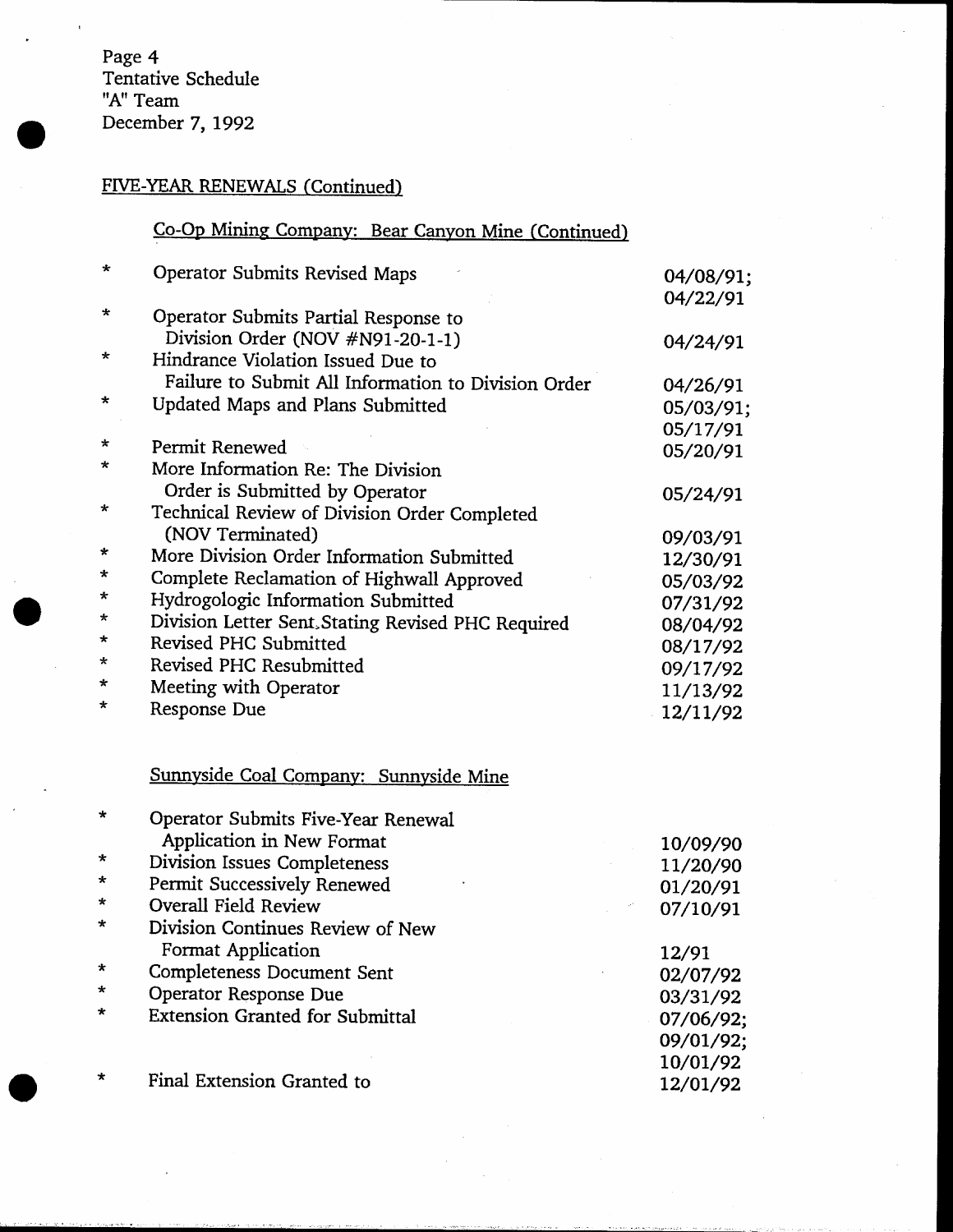# FIVE-YEAR RENEWALS (Continued)

# PacifiCorp: Deer Creek Mine

|         | Operator Submits Five-Year Renewal                                           |          |
|---------|------------------------------------------------------------------------------|----------|
|         | Application in New Format                                                    | 10/09/90 |
| $\star$ | Division Issues Completeness on Old Application                              | 12/07/90 |
| ∗       | Permit Successively Renewed on Old Application                               | 02/07/91 |
| $\star$ | Operator Submitted Updated Legal & Financial Information                     | 01/15/92 |
| *       | Operator Submits "Rosetta Stone" to Decipher                                 |          |
|         | Approved Plan to Reformatted Plan                                            | 03/16/92 |
| $\star$ | <b>Review Sent</b>                                                           | 04/15/92 |
| *       | Meeting on Plan                                                              | 06/17/92 |
| *       | Second Meeting on Plan                                                       | 08/13/92 |
| *       | Team Review of Updates Approved                                              | 09/11/92 |
| $\star$ | Midterm Review of Plan Due                                                   | 05/01/93 |
|         | Mountain Coal Company: Gordon Creek #3 and #6 Mine                           |          |
| $\star$ |                                                                              |          |
| $\star$ | Five-Year Renewal Application Submitted<br>Determined Complete               | 09/05/91 |
| $\star$ |                                                                              | 09/11/91 |
| $\star$ | CO #C91-20-1-1 Issued (Modified to 9/20/91)<br>Technical Deficiencies Issued | 09/12/91 |
| $\star$ |                                                                              | 09/13/91 |
| ∗       | Permit Expires                                                               | 09/19/91 |
| $\star$ | Permit Renewed (CO Terminated) with Three Conditions                         | 11/12/91 |
| $\star$ | Operator Submits Responses to Conditions                                     | 12/12/91 |
|         | <b>Conditions Approved</b>                                                   | 02/25/92 |
|         | Hidden Valley Coal Company: Hidden Valley Mine                               |          |
| $\star$ | Five-Year Renewal Application Submitted                                      | 09/25/91 |
| $\star$ | Determination of Completeness                                                | 10/22/91 |
| $\star$ | Permit Renewed                                                               | 01/30/92 |
|         | Cyprus Plateau Mining Corp: Star Point Mine                                  |          |
|         | (In Conjunction with Castle Valley Ridge Lease Tract)                        |          |
| $\star$ | <b>Operator Submitted</b>                                                    | 09/17/91 |
| $\star$ | Determined Renewal Complete                                                  | 11/27/91 |
| *       | Permit Renewed for Current Permit Area Only                                  | 01/28/92 |
|         |                                                                              |          |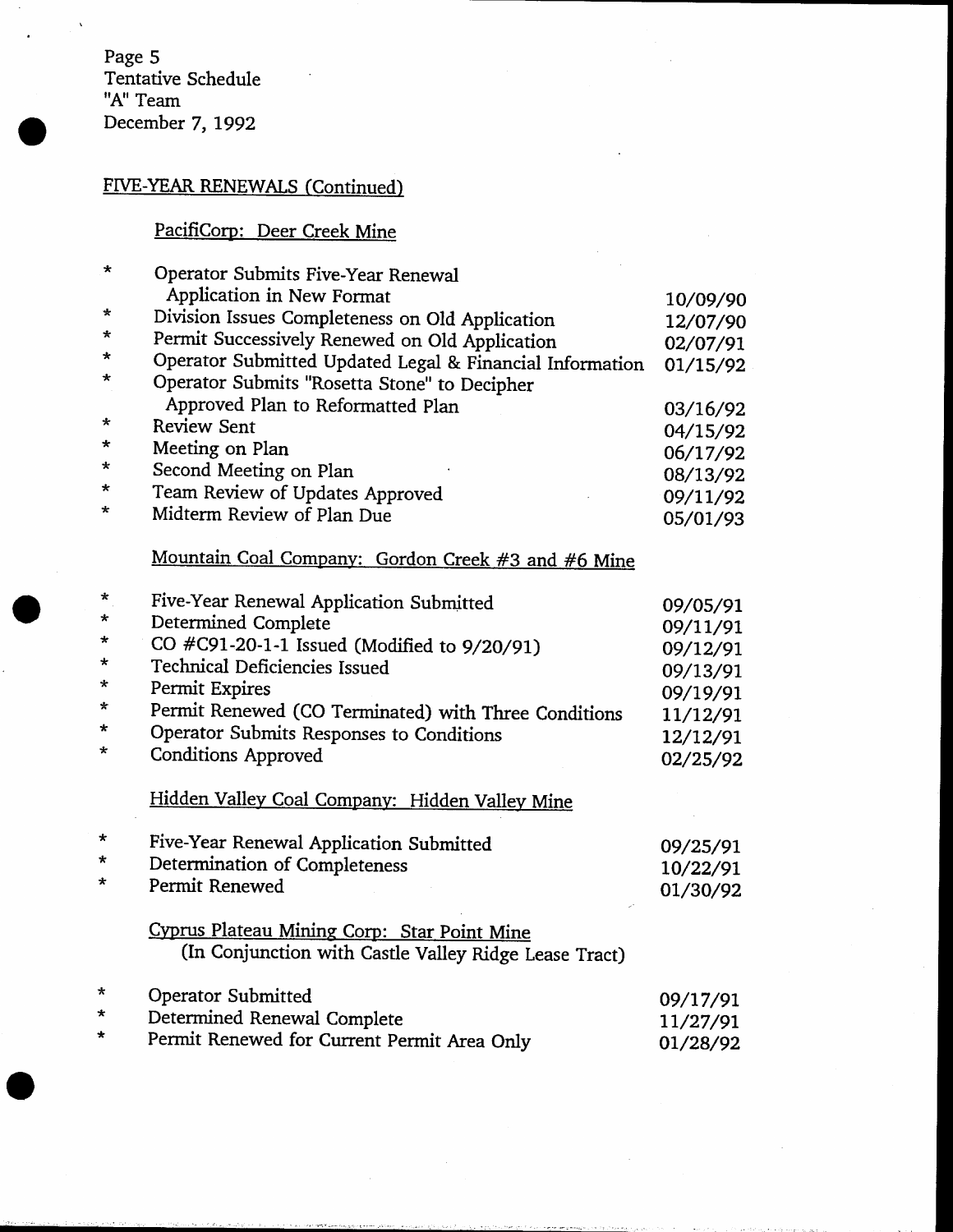Page 6 Tentative Schedule "A" Team December 8, 1992

#### **MID-TERM REVIEWS**

- \* Wildcat Loadout - Begin July 1991 Letter Sent Og/L6/91 to Commence Mid-Term Completed December 4, 199r  $\star$ C.V. Spur' - Begin September 1991
- Letter Sent 09/17/91 to Commence Mid-Term Letter Sent O2/O4/gz Response Received 04/15/92 Review Sent 06/08/92 Response Due OG/ZS/gz Completed 06/30/92
- Cottonwood/Wilberg Begin September 1991 Letter Sent 09/17/91 to Commence Mid-Term Letter Sent 02/04/92 Response Due 03/06/92 (Extended to o3/20/92) Received 03/25/92 Review Sent 08/01/92  $\sim$  Response 10/15/92
- Gordon Creek #2, #7 & #8 Done 02/26/92  $\star$
- $\star$ Trail Mountain - Letter Sent August 21, 1992 Due October 1, 1992 Extended to  $10/30/92$ Response Received 10/30/92 Review Sent 12/7/92
- $\star$ Deer Creek - Begin May 1993 Due July 1993
- $\star$ Des-Bee-Dove - Begin March 1, 1993
- $\star$ Bear Canyon - Begin April 1993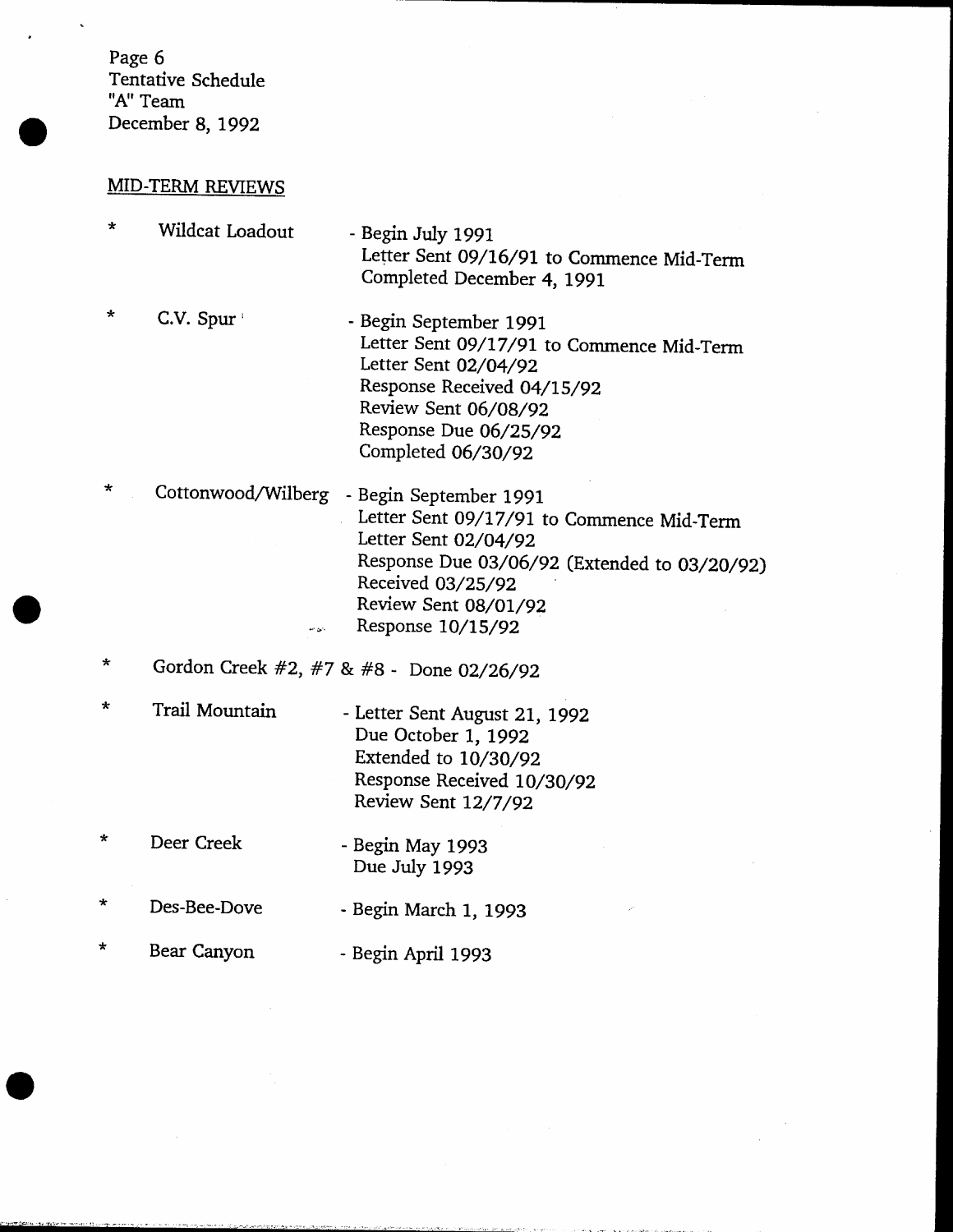Page 7 Tentative Schedule "A" Team December 7, 1992

#### LEASE TRACTS

#### Bear Canyon Lease Tract

| $\star$ | Division Received                              | 12/21/89 |
|---------|------------------------------------------------|----------|
| $\star$ | Initial Completeness Review Issued to Operator | 03/01/90 |
| $\star$ | Other Agency Comments Sent to Operator         | 06/11/90 |
| $\star$ | <b>Operator Response</b>                       | 07/13/90 |
| $\star$ | Determined Complete                            | 09/25/90 |
| $\star$ | Technical Deficiency Sent to Operator          | 12/04/90 |
| $\star$ | Partial Operator Response                      | 01/02/91 |
| $\star$ | Informal Hearing                               | 02/05/91 |
| $\star$ | Response to Informal Hearing                   | 05/20/91 |
| $\star$ | **Technical Analysis                           |          |

- Document Sent to Washington  $\star$
- \* State Permit Issued
	- \*\* Co-Op Mining Company drilled underground monitoring three (3) holes. Consultant report forthcoming. The Federal Lease Tract Addition is delayed indefinitely. Sent letter OS/04/92 stating that Federal Lease Tract cannot be considered until revised PHC submitted and reviewed. Revised PHC Submitted 09/17/92. Letter sent 10/5/92 regarding updated copies needed for agencies.

#### Rilda Canyon (Deer Creek Mine)

| $\star$      | Division Received                                        | 02/12/90    |
|--------------|----------------------------------------------------------|-------------|
| $\star$      | Initial Completeness Review (with other agency comments) | 05/23/90    |
| $\star$      | Partial Operator Response (hydro missing)                | 10/15/90    |
| $\star$      | PHC Information Sent                                     | 05/01/91    |
| $\star$      | Second Operator Response Sent to Division                | 12/26/91    |
| $\star$      | PHC Review Sent to Operator                              | 02/10/92    |
| $\star$      | PHC Partial Operator Response                            | 02/26/92    |
| $\mathbf{r}$ | Update Request of Plan Sent                              | 03/06/92    |
| $\star$      | Operator Response (PHC)                                  | 03/25/92    |
| $\star$      | Division PHC Review Sent                                 | $-05/15/92$ |
| $\star$      | Operator Response (PHC)                                  | 07/15/92    |
| $\star$ .    | Division Concern Letter Sent                             | 07/22/92    |
| $\star$      | <b>IBC</b> Submitted                                     | 09/18/92    |
| $\star$      | IBC Info Sent to OSM, Denver                             | 11/04/92    |
| $\star$      | <b>Completeness Review</b>                               |             |
| $\star$      | Determined Complete                                      |             |
|              | m 1 1 1 1 1                                              |             |

- Technical Analysis
- \* Sent to Washington
- \* State Permit lssued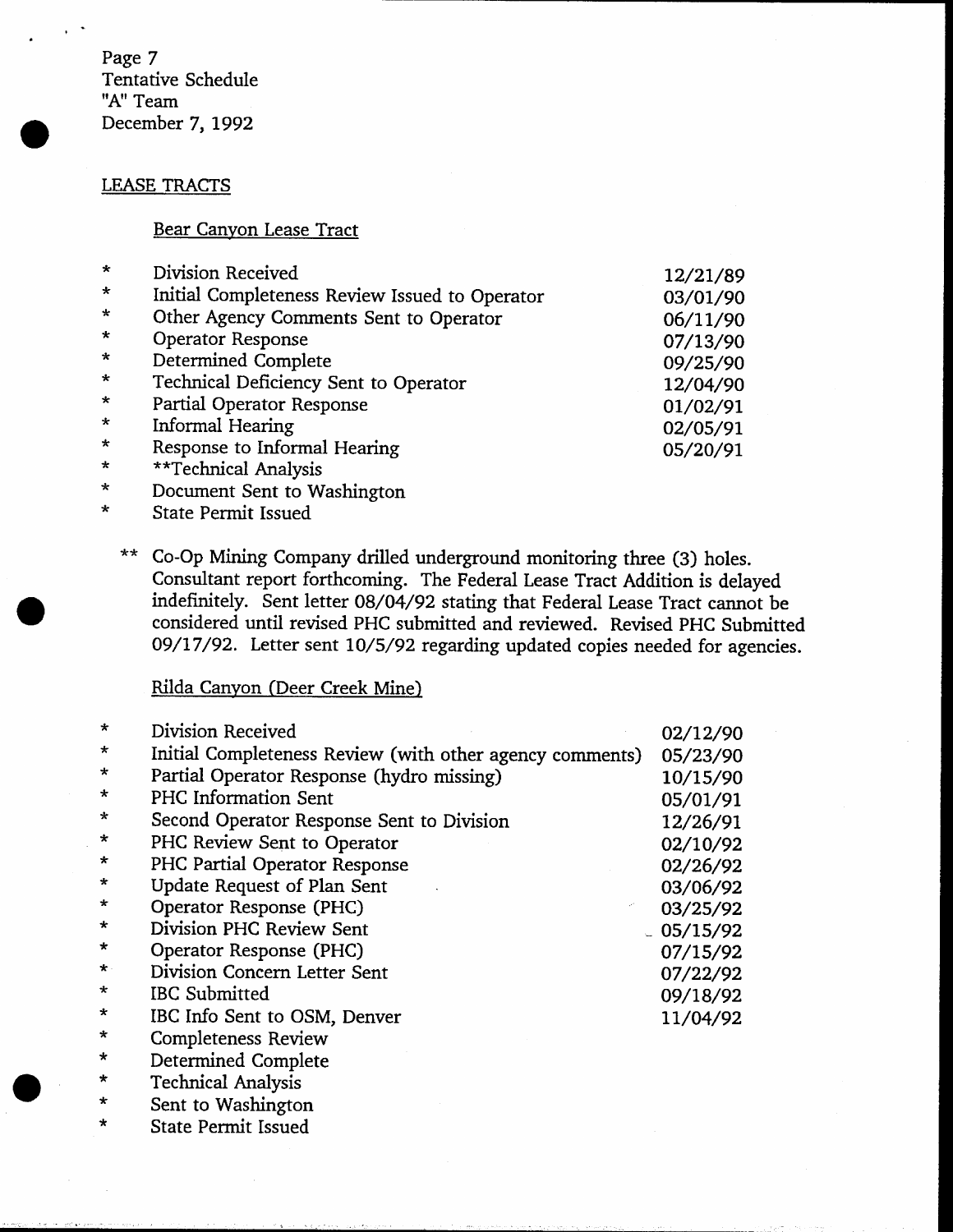Page 8 Tentative Schedule "A" Team December 7, 1992

#### **LEASE TRACTS (Continued)**

# Castle Valley Ridge Lease Tract/Star Point<br>(In Conjunction with Five-Year Renewal)

| $\star$ | Division Receives                                                                  | 09/17/91 |
|---------|------------------------------------------------------------------------------------|----------|
| $\star$ | Division Reviews for Completeness                                                  |          |
|         | Issues ICR/TD                                                                      | 05/20/92 |
| $\star$ | PHC Update Submitted                                                               | 05/15/92 |
| $\star$ | Division Review of PHC Sent                                                        | 08/04/92 |
| $\star$ | Determined Not Complete Letter Sent                                                | 08/14/92 |
| $\star$ | PHC Review Response Received                                                       | 09/28/92 |
| $\star$ | <b>PHC Review Sent</b>                                                             | 12/03/92 |
| $\star$ | Response Due                                                                       | 01/15/93 |
|         | Sunnyside Coal Company - "B" and "C" Canyon                                        |          |
| $\star$ | Sunnyside Mine Reps Met with Division<br>Re: Permitting (Met w/Bob Burnham 5/7/92) | 03/25/92 |
| $\star$ | Division Receives                                                                  | 01/93    |

# RECLAMATION REVIEW - Work To Be Done

دی ما

| $\star$ | Gordon Creek #2, #7, & #8 - Closed November 1, 1990. | Partially Reclaimed 1991.<br>Highwall Review Meeting Held 02/25/92.<br>Resubmitted Highwall & Reclamation<br>Information 05/07/92.<br>NOV #N92-20-1-1 Issued 06/15/92 Due to Lack<br>of Information in Plan.<br>Meeting with Dan Guy, Scot Anderson (Arco<br>Legal Counsel) on 06/25/92.<br>Abatement Date 06/29/92.<br>Informal Hearing Held 07/14/92. Division Order<br>92-A (Review Comments) Sent 07/27/92.<br>Agreement Letter of Schedule Sent to Scott |
|---------|------------------------------------------------------|---------------------------------------------------------------------------------------------------------------------------------------------------------------------------------------------------------------------------------------------------------------------------------------------------------------------------------------------------------------------------------------------------------------------------------------------------------------|
|         |                                                      | Anderson 08/17/92. Approval of Highwalls<br>09/10/92. Some Reclamation Work Done in<br>1992, Balance in 1993.                                                                                                                                                                                                                                                                                                                                                 |
|         |                                                      |                                                                                                                                                                                                                                                                                                                                                                                                                                                               |